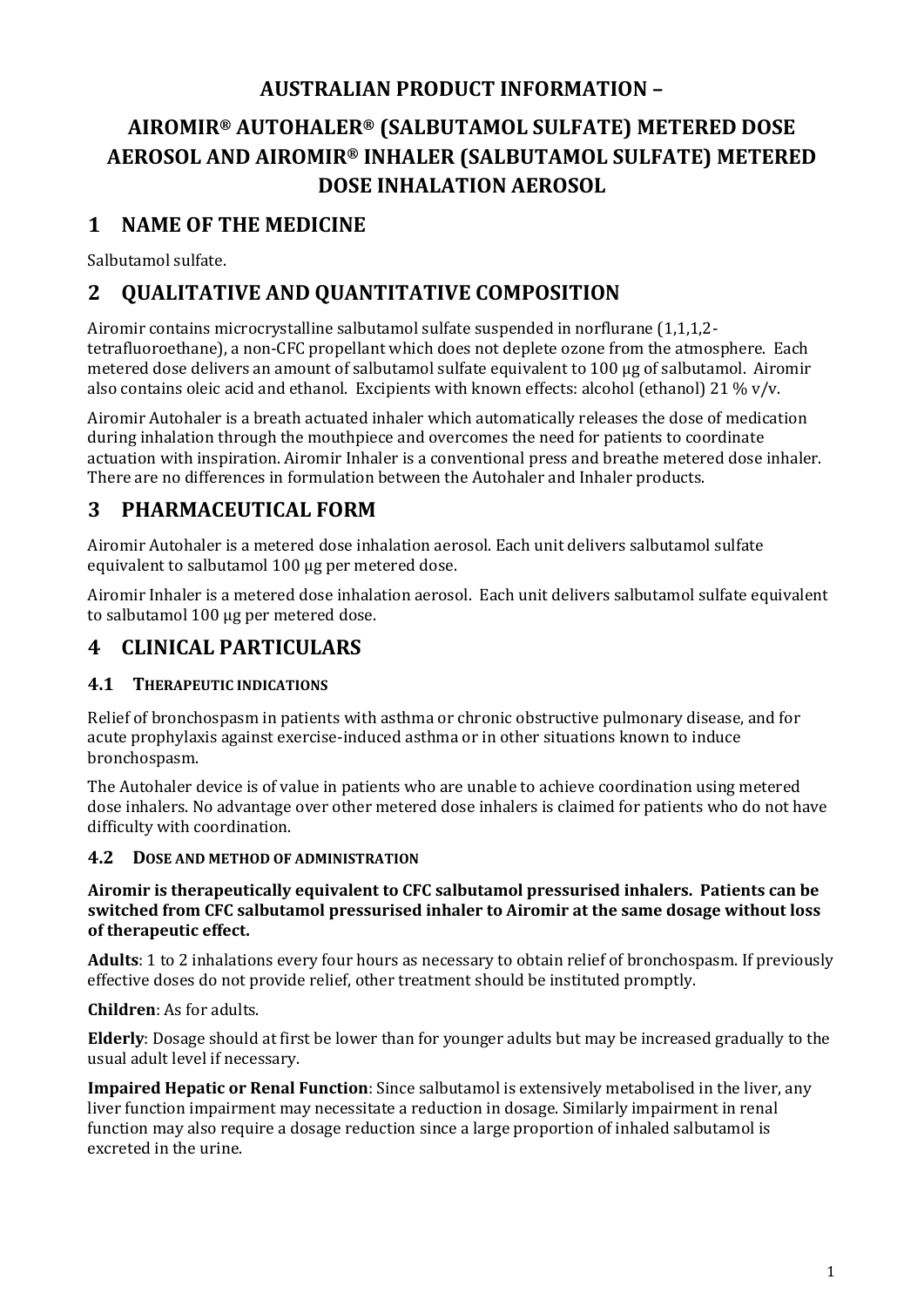**Note**: An increase in the use of salbutamol required to control asthma symptoms may indicate deterioration in the patient's asthma. If so, a re-assessment of the patient's treatment regimen may be required. Should inhalation therapy fail to relieve asthma symptoms, other treatments should be implemented immediately in order to avoid a potential medical emergency.

Patients who are unable to successfully coordinate actuation of their metered dose inhaler with inhalation (including virtually all children) will benefit from substituting their conventional press and breathe metered dose inhaler with the Autohaler or using a spacer device.

Where a spacer is considered necessary the AeroChamberPlus™ has been shown to be compatible with Airomir Inhaler. Use of an AeroChamberPlus™ spacer with Airomir Inhaler reduces the amount of drug deposited in the oropharynx without affecting drug deposition in the lungs. A change in the make of spacer or a change in the formulation of the drug used may be associated with alterations in the amount of drug delivered to the lungs, the clinical significance of which is uncertain. In these situations the patient should be monitored for any loss of asthma control. For instructions on the proper use of spacers refer to *Instructions for Prescribers* in section *4.4: SPECIAL WARNINGS AND PRECAUTIONS FIR USE*.

## **4.3 CONTRAINDICATIONS**

Known hypersensitivity to salbutamol sulfate or other sympathomimetics, or to any other ingredients.

## **4.4 SPECIAL WARNINGS AND PRECAUTIONS FOR USE**

The results of animal experiments indicate that high dosages of some sympathomimetic agents may cause cardionecrosis. In view of this evidence the possibility of cardiac lesions occurring in humans cannot be excluded. The administration of Airomir by inhalation results in low salbutamol plasma concentrations so the risk of this effect is correspondingly reduced.

Airomir contains norflurane, a non-CFC propellant. In animal studies norflurane has been shown to have no significant pharmacological effects, except at very high exposure concentrations when necrosis and a relatively weak cardiac sensitising effect were found. The potency of the cardiac sensitisation of norflurane was less than that of trichlorofluoromethane (CFC-11). Large doses of CFC propellants have been reported in animals to produce cardiac arrhythmias and sensitise their hearts to adrenaline-induced arrhythmias. Data in humans are limited. Inhalations of the maximum recommended dose of Airomir produce low concentrations of propellant in the plasma.

Excessive use of Airomir is potentially hazardous, both from the propellant as well as from the possibility of overdosage with the active medication. Patients should therefore be warned not to exceed the recommended dose. Additionally, overuse of inhaled salbutamol may cause a worsening of hypoxaemia.

## **Use with caution in the following circumstances**

*Cardiac disease*: When Airomir is used at the recommended doses the blood concentrations of salbutamol are usually too low to produce a significant systemic effect. However, prescribers should be aware of the possibility of the unwanted stimulation of cardiac adrenergic receptors and care should be taken in patients with hypertension, coronary artery disease and myocardial insufficiency.

*Cardiac arrhythmias*: Salbutamol may predispose to the occurrence of cardiac arrhythmias or may exacerbate existing arrhythmias. This effect may be due to a direct chronotropic effect and to the reduction of serum potassium. Care should be taken when using salbutamol in patients who have arrhythmias or who are receiving drugs such as digitalis or diuretics which do not spare potassium. Caution should also be taken when using salbutamol with anaesthetic agents which sensitise the myocardium to sympathomimetic agents.

*Hypokalaemia*: Potentially serious hypokalaemia may result from  $\beta$ <sub>2</sub>-agonist therapy mainly from parenteral and nebulised administration. This effect may be potentiated in patients with hypoxia or those treated concomitantly with theophylline, steroids or diuretics. Caution should be taken in these patients.

*Diabetes mellitus*: When given by inhalation at recommended doses salbutamol should have little or no hyperglycaemic effect; however care should be taken initially in using salbutamol in diabetics.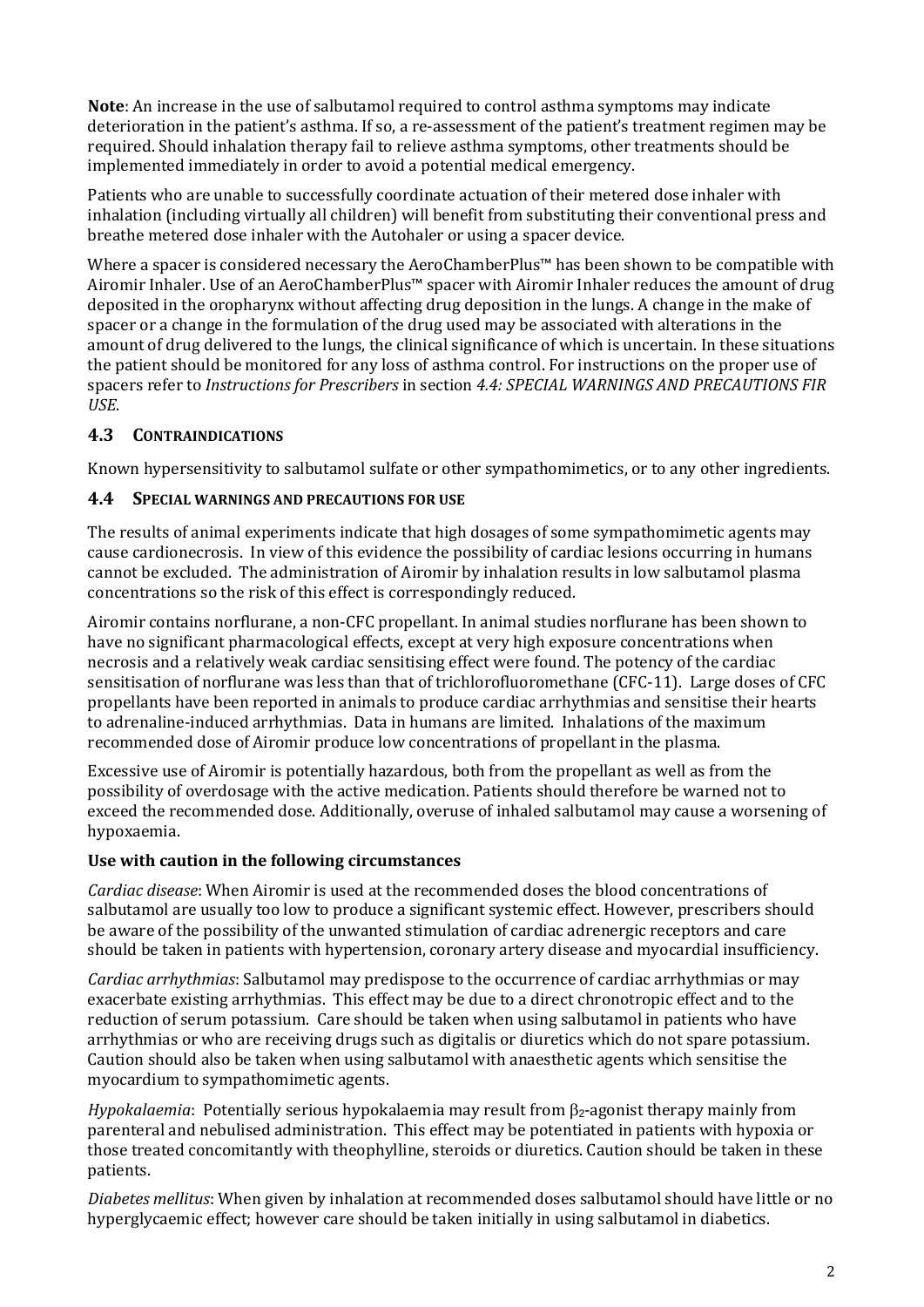*Hyperthyroidism*: Salbutamol should be used with caution in patients with thyrotoxicosis.

*Lactic Acidosis*: Lactic acidosis has been reported very rarely in association with high therapeutic doses of intravenous and nebulised short-acting β-agonist therapy, mainly in patients treated for an acute asthma exacerbation (see section 4.8 (UNDESIRABLE EFFECTS)). Increase in lactate levels may lead to dyspnoea and compensatory hyperventilation, which could be misinterpreted as a sign of asthma treatment failure and lead to inappropriate intensification of short-acting β-agonist treatment. It is therefore recommended that patients are monitored for the development of elevated serum lactate and consequent metabolic acidosis in this setting.

#### **Instructions for Prescribers**

Asthma management should be adjusted according to individual need based on lung function and clinical monitoring. Increasing use of  $\beta_2$ -agonist may be a sign of worsening asthma. Under these conditions a re-assessment of the patients' therapy plan may be required and concomitant glucocorticosteroid therapy should be considered. This is important since poor asthma control can result in potential life-threatening situations and increased use of  $\beta$ -agonists may cause deterioration of asthma control.

Patients should be informed of the importance of correct inhaler technique (either breath-actuated inhaler or conventional inhaler). To ensure correct use of Airomir Autohaler and Inhaler refer patients to the Patient Instruction Leaflet accompanying each unit. If necessary, correct technique should be demonstrated to patients, particularly first-time users and those with poor coordination.

It is advisable to check the patient's compliance and inhaler technique before increasing the dose. Patients should be advised to seek medical advice when the bronchodilator effect is reduced and not to increase the dose over that prescribed. Patients should be warned that excessive use of inhaled salbutamol may result in significant adverse effects and/or loss of asthma control. Patients should also be advised not to use other asthma medications at the same time as Airomir unless on medical advice.

If using a spacer, the patient should be instructed to breathe in and out several times after each release into the spacer. Any delay should be kept to a minimum.

Because of electrostatic charge, leading to adherence of drug particles to the wall of the spacer, spacers should be washed in warm water with kitchen detergent and left to drain dry (without rinsing) before initial use and at least monthly thereafter. A cloth should not be used to dry the spacer, as this can produce more static electricity.

#### **Use in the elderly**

*No data available*

#### **Paediatric use**

*No data available*

#### **Effects on laboratory tests**

*No data available*

#### **4.5 INTERACTIONS WITH OTHER MEDICINES AND OTHER FORMS OF INTERACTIONS**

Beta-adrenergic blockers specifically antagonise the action of salbutamol and other sympathomimetics on the airways. Use of these drugs is also generally contraindicated in asthma because they tend to increase airways resistance.

Concomitant use of theophylline (and other xanthine derivatives), steroids and diuretics may potentiate salbutamol-induced hypokalaemia in acute severe asthma. In those circumstances and in other situations (such as hypoxia) likely to potentiate salbutamol-induced hypokalaemia, serum potassium levels should be monitored.

#### **4.6 FERTILITY, PREGNANCY AND LACTATION**

#### **Effects on fertility**

*No data available*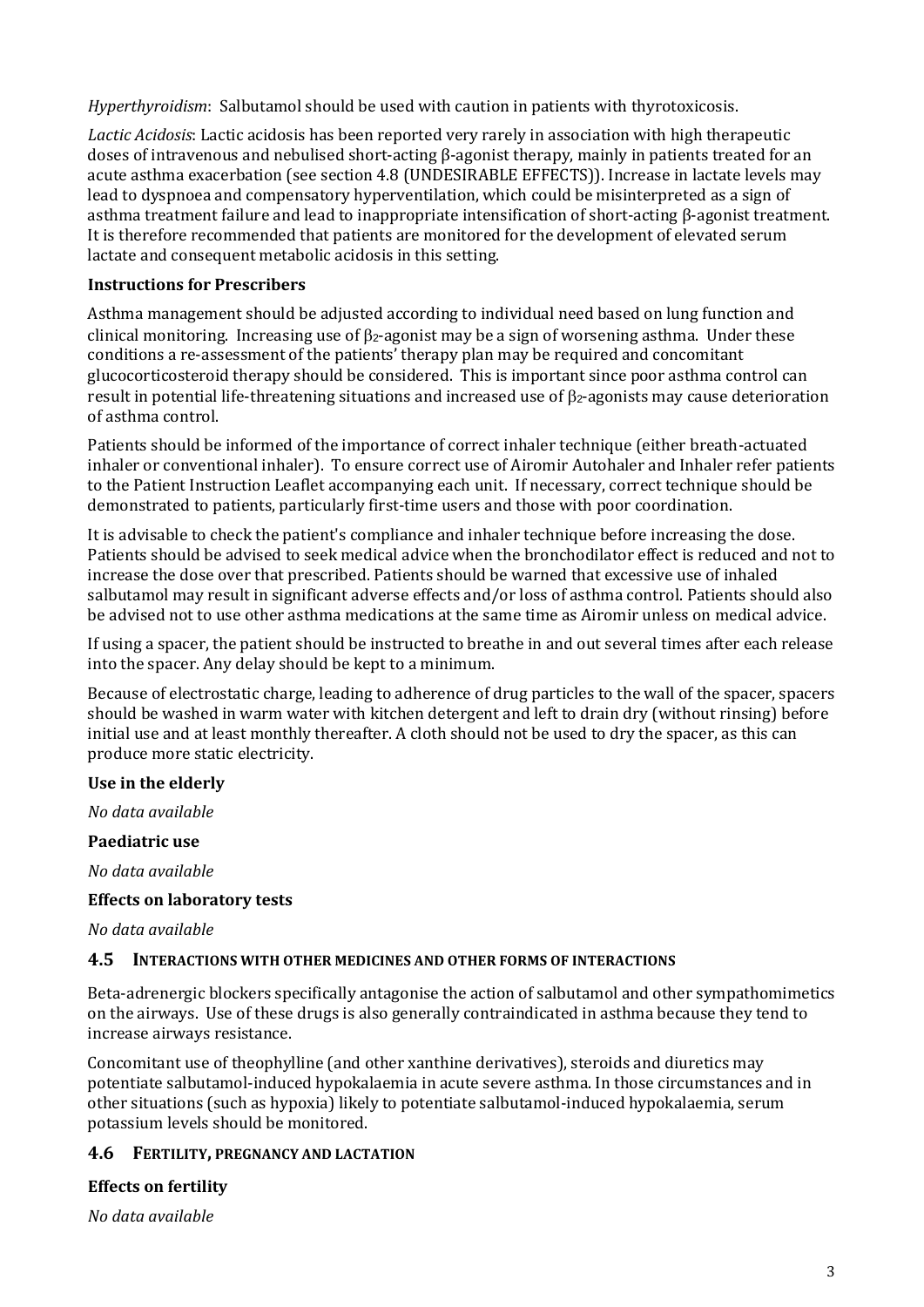### **Use in pregnancy – Pregnancy Category B1**

There is no experience of Airomir in pregnant women. An inhalation reproductive study with Airomir Inhaler in rats did not exhibit any teratogenic effects. Salbutamol does however cross the placenta. In some rodent studies large doses of salbutamol have been shown to be teratogenic although the relevance of these findings to humans is unknown. Safe use in pregnancy has not been established; therefore Airomir should not be used during pregnancy unless the benefits outweigh the potential risk.

### **Use in lactation**

There is no experience of Airomir in lactating women. It is unknown whether salbutamol is excreted in breast milk. Airomir should therefore not be used in women who are breast-feeding unless the benefits of therapy outweigh the potential risk to the infant.

#### **4.7 EFFECTS ON ABILITY TO DRIVE AND USE MACHINES**

The effects of this medicine on a person's ability to drive and use machines were not assessed as part of its registration.

### **4.8 ADVERSE EFFECTS (UNDESIRABLE EFFECTS)**

The adverse effects of salbutamol sulfate are generally extensions of its sympathomimetic actions. Their rates of occurrence are dependent on route of administration as well as dose.

### **Clinical Trial Data**

In a 12-week, double-blind, double-dummy study which compared Airomir, CFC salbutamol pressurised inhaler and a placebo (norflurane) inhaler in 565 asthmatic patients, the adverse events reported as probably or possibly related to study treatment, given as 2 puffs four times daily for 12 weeks, and with an incidence of 1% or greater are presented in the table below. A dash represents an incidence of less than 1%.

| <b>Adverse event</b>                           | <b>Airomir</b><br>$N = 193$ | <b>CFC-salbutamol</b><br>$N = 186$ | Placebo (norflurane)<br>$N = 186$ |
|------------------------------------------------|-----------------------------|------------------------------------|-----------------------------------|
| <b>Application site disorders:</b>             |                             |                                    |                                   |
| Inhalation site sensation                      | 5%                          | 6%                                 | 2%                                |
| Inhalation taste sensation                     | 4%                          | 3%                                 | 3%                                |
| Cough                                          | 3%                          | 2%                                 | 2%                                |
| <b>Increased asthma symptoms</b>               | 2%                          | 1%                                 | 8%                                |
| <b>Autonomic Nervous system disorders:</b>     |                             |                                    |                                   |
| Flushing                                       | $\blacksquare$              | 1%                                 |                                   |
| Body as a whole - general disorders:           |                             |                                    |                                   |
| Headache                                       | 6%                          | 8%                                 | 5%                                |
| Central & Peripheral nervous system disorders: |                             |                                    |                                   |
| Tremor                                         | 7%                          | 5%                                 | 2%                                |
| <b>Dizziness</b>                               | 4%                          | 5%                                 | 3%                                |
| Hyperkinesia                                   | 1%                          |                                    |                                   |
| <b>Gastro-intestinal system disorders:</b>     |                             |                                    |                                   |
| Nausea                                         | 3%                          | 3%                                 | 2%                                |
| Flatulence                                     | 2%                          |                                    |                                   |
| Dyspepsia                                      | 1%                          | -                                  |                                   |
| Vomiting                                       | 1%                          |                                    |                                   |
| Heart rate and rhythm disorders:               |                             |                                    |                                   |
| Tachycardia                                    | 5%                          | 2%                                 |                                   |
| Palpitation                                    | 1%                          | 2%                                 | 2%                                |
| Musculo-skeletal system disorders:             |                             |                                    |                                   |
| Myalgia                                        | 1%                          |                                    |                                   |
| <b>Psychiatric disorders:</b>                  |                             |                                    |                                   |
| Nervousness                                    | 7%                          | 6%                                 | 2%                                |
| Somnolence                                     | 2%                          | 1%                                 |                                   |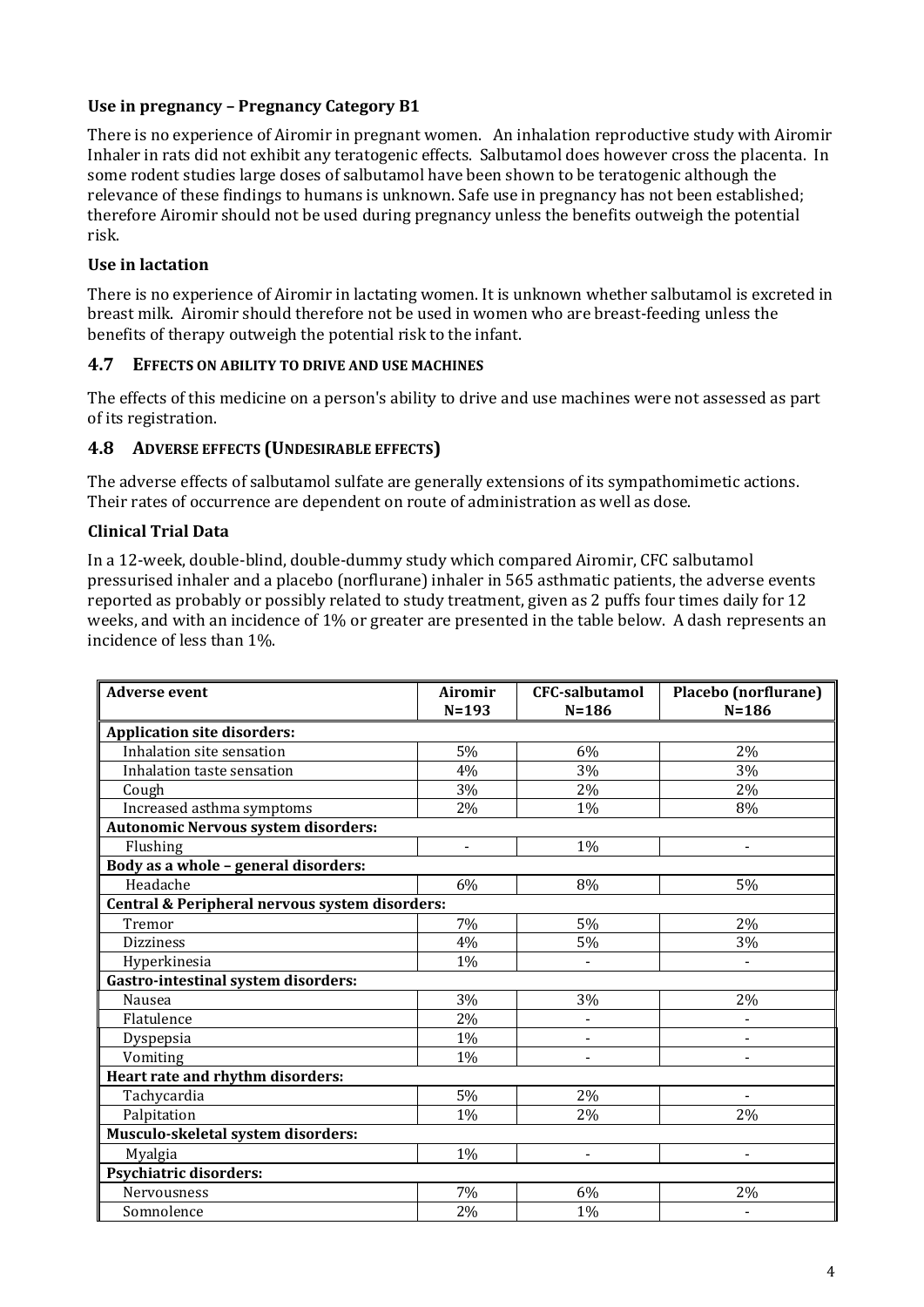| <b>Adverse event</b>           | Airomir<br>$N = 193$ | <b>CFC-salbutamol</b><br>$N = 186$ | Placebo (norflurane)<br>$N = 186$ |
|--------------------------------|----------------------|------------------------------------|-----------------------------------|
| Insomnia                       | 1%                   | 1%                                 | 1%                                |
| <b>Respiratory disorders:</b>  |                      |                                    |                                   |
| Acute asthma episode           | 4%                   | 4%                                 | 6%                                |
| Increased asthma symptoms      | 2%                   | 2%                                 | 6%                                |
| Pharyngitis                    | 2%                   |                                    | 3%                                |
| Respiratory disorder           |                      |                                    | 1%                                |
| Skin and appendages disorders: |                      |                                    |                                   |
| Rash                           |                      | 1%                                 |                                   |

#### **Post Marketing Data**

In a 3-month post marketing surveillance study, 5,402 patients receiving CFC-salbutamol pressurised inhaler were switched to Airomir. The reported adverse reactions which were considered to be probably or possible related to treatment are presented below in the following frequency categories within body system:

| very common $\geq 10\%$ |                  |
|-------------------------|------------------|
| common                  | ≥1% and <10%     |
| uncommon                | ≥0.1% and <1%    |
| rare                    | ≥0.01% and <0.1% |
| very rare               | $0.01\%$         |

*Central & peripheral nervous system disorders*: Uncommon: headache, tremor, dizziness. Rare: paraesthesia, leg cramps, dysphonia.

*Respiratory system disorders*: Uncommon: pharyngitis, bronchospasm, increased asthma symptoms, coughing. Rare: dyspnoea, acute asthma episode, upper respiratory tract infection, tracheitis, bronchitis, rhinitis.

*Gastro-intestinal system disorders*: Uncommon: nausea. Rare: dry mouth, vomiting, stomatitis, abdominal pain, dyspepsia, tongue discolouration, anorexia.

*Body as a whole - general disorders*: Uncommon: chest pain. Rare: inadequate response, decrease therapeutic response, rigours, malaise, fever, oedema.

*Heart rate and rhythm disorders*: Uncommon: palpitation

*Application site disorders*: Rare: inhalation site sensation, inhalation taste sensation, cough, increased asthma symptom, application site reaction, dysphonia.

*Musculo-skeletal disorders*: Rare: myalgia, arthralgia

*Skin & appendages disorders*: Rare: pruritus, rash, skin disorder

*Psychiatric disorders*: Rare: nervousness, depression, paroniria, agitation, emotional lability (mood swing), abnormal thinking, euphoria.

*Resistance mechanism disorders*: Rare: infection

*Myo endo pericardial & valve disorders*: Rare: angina pectoris

*Platelet, bleeding & clotting disorders*: Rare: epistaxis

*Reproductive disorders female*: Rare: breast pain

*Autonomic nervous system disorders*: Rare: flushing, saliva altered

*Special senses other, disorders*: Rare: taste perversion

Lactic acidosis has been reported very rarely in patients receiving intravenous and nebulised salbutamol therapy for the treatment of acute asthma exacerbation.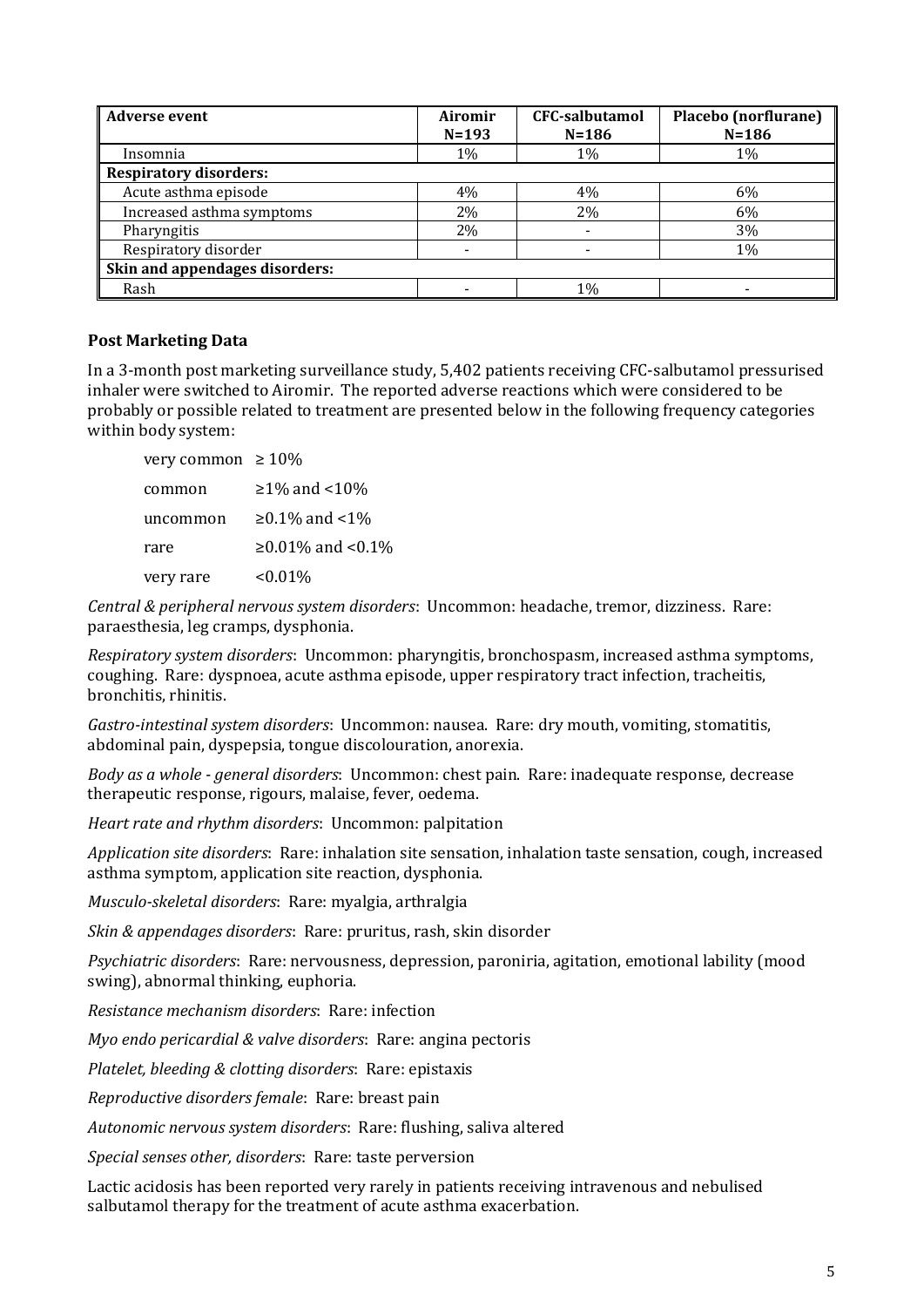## **Reporting suspected adverse effects**

Reporting suspected adverse reactions after registration of the medicinal product is important. It allows continued monitoring of the benefit-risk balance of the medicinal product. Healthcare professionals are asked to report any suspected adverse reactions at [www.tga.gov.au/reporting](http://www.tga.gov.au/reporting-problems)[problems.](http://www.tga.gov.au/reporting-problems)

## **4.9 OVERDOSE**

For information on the management of overdose, contact the Poisons Information Centre on 13 11 26 (Australia).

**Symptoms**: The symptoms of overdosage are the same as the adverse effects of salbutamol, the most significant being tachycardia and/or muscle tremor. With the metered dose inhalers some toxicity may be due to the aerosol propellant.

Lactic acidosis has been reported in association with high therapeutic doses as well as overdoses of short-acting β-agonist therapy, therefore monitoring for elevated serum lactate and consequent metabolic acidosis (particularly if there is persistence or worsening of tachypnoea despite resolution of other signs of bronchospasm such as wheezing) may be indicated in the setting of overdose.

**Treatment**: Monitor biochemical abnormalities particularly hypokalaemia. Hypokalaemia should be treated with potassium replacement if necessary.

## **5 PHARMACOLOGICAL PROPERTIES**

## **5.1 PHARMACODYNAMIC PROPERTIES**

#### **Mechanism of action**

Salbutamol is a direct acting sympathomimetic agent which mainly has  $\beta$ -adrenergic activity and a high degree of selectivity for B2-adrenoceptors. As a predominantly B2-adrenoceptor stimulant, salbutamol's bronchodilating action is relatively more prominent than its cardiac effects. Salbutamol is chemically related to adrenaline, noradrenaline and isoprenaline but it has a longer duration of action than these compounds. This is possibly due to its resistance to catechol-O-methyl transferase (COMT), an inactivating enzyme which occurs in association with sympathetic receptors.

The  $\beta$ -sympathetic agonists act primarily through activation of adenylate cyclase which catalyses the conversion of adenosine triphosphate (ATP) to cyclic adenosine monophosphate (cAMP). Cyclic AMP mediates the effects of the B-agonists on sympathetic receptors. Increased cAMP concentrations also inhibit release of mediators of immediate hypersensitivity from mast cells, as well as relaxing bronchial smooth muscle. Stimulation of 2-receptors causes relaxation of the smooth muscle of the bronchi, uterus and blood vessels, decreases the duration of skeletal muscle contraction and increases glycolysis and glycogenolysis.

Airomir contains the sulfate salt of salbutamol, which has been shown to be clinically equivalent to salbutamol base when administered in equivalent doses by metered-dose inhaler.

## **Clinical trials**

In a 12-week, randomised, double-blind, double-dummy, active- and placebo-controlled study, 565 adult patients with asthma were evaluated for the bronchodilator efficacy of Airomir (193 patients) in comparison to a CFC salbutamol pressurised inhaler (186 patients). Serial FEV1 (Forced Expiratory Volume) measurements demonstrated that two inhalations of Airomir produced significantly greater improvement in pulmonary function than placebo and produced outcomes which were clinically comparable to a CFC salbutamol pressurised inhaler. The mean time to onset of a 15% increase in FEV1 was 6 minutes and the mean time to peak effect was 50 minutes. The mean duration of effect as measured by a 15% increase in FEV1 was 3 hours. No statistically significant or clinical meaningful differences were seen in the safety parameters, including the overall adverse event rates, heart rate, blood pressure, serum potassium or ECG interval changes between Airomir and CFC-salbutamol pressurised inhaler.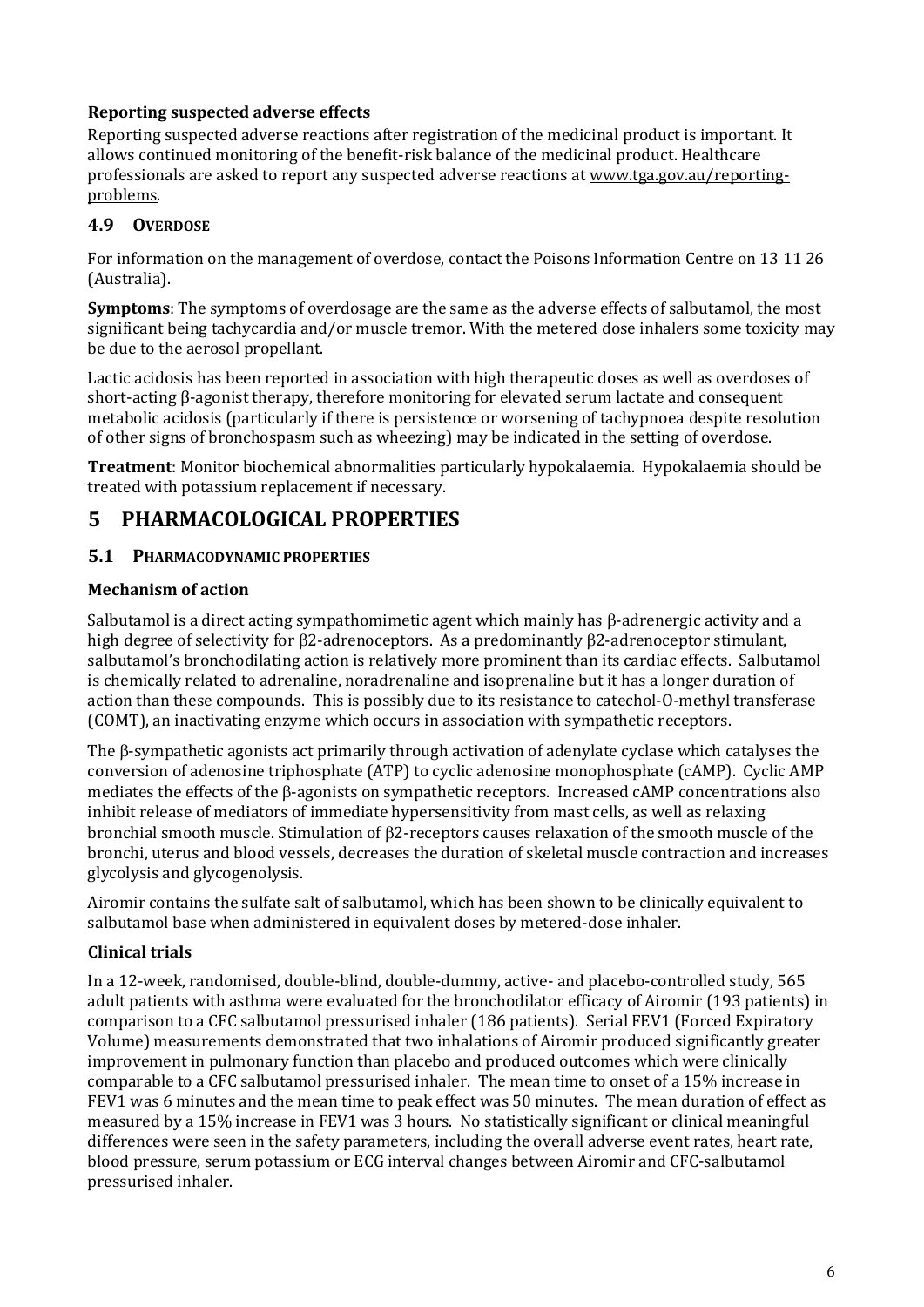In a 4-week, randomised, open-label, parallel study, 63 children with asthma were evaluated for the bronchodilator efficacy of Airomir (33 patients) in comparison to CFC-salbutamol pressurised inhaler (30 patients). Serial FEV1 measurements demonstrated that two inhalations of Airomir produced a clinically comparable bronchodilator effect compared to CFC salbutamol pressurised inhaler. Analysis of all safety parameters revealed that Airomir has a similar safety profile to CFC salbutamol pressurised inhaler.

In the 12-month studies there were 337 adult patients assigned to Airomir and 132 to CFC salbutamol pressurised inhaler (2 puffs twice daily and prn). There were no significant differences between Airomir and CFC salbutamol pressurised inhaler treatment groups for total reported adverse events, clinically meaningful changes in laboratory tests or physical examinations (changes in pulse rate, blood pressure, serum potassium and ECG intervals). Baseline lung function, assessed as the FEV1 obtained at visits prior to dosing did not change in either group over the one year treatment periods. No significant differences in bronchodilator efficacy were found between Airomir and CFC salbutamol pressurised inhaler throughout the studies.

Forty eight asthmatic patients (adults) completed 16 puffs cumulative dose, cross-over studies comparing Airomir to CFC salbutamol pressurised inhaler. The efficacy equivalence between Airomir and CFC salbutamol pressurised inhaler was confirmed by the comparable FEV1 responses, while equivalence in safety was confirmed by comparable falls in serum potassium, changes in vital signs (heart rate, blood pressure) and ECG intervals.

## **5.2 PHARMACOKINETIC PROPERTIES**

When Airomir is inhaled at the recommended doses salbutamol is delivered topically to the lung such that its effects are apparent within minutes. Because of the small amount of drug administered and due to its gradual absorption from bronchi, plasma levels of salbutamol are extremely low after oral inhalation. Salbutamol is not metabolised in the lung.

Swallowed salbutamol is readily absorbed from the gastrointestinal tract and undergoes extensive pre-systemic metabolism by conjugation to a 4'-0-sulfate ester in the gastrointestinal tract and the liver. Its systemic bioavailability is about 50 %.

Salbutamol and its metabolites are rapidly excreted in the urine and faeces. About 80 % of a single dose is recovered in urine within 24 hours. Following oral inhalation unchanged salbutamol accounts for approximately 30 % of the excreted dose in the urine. The elimination half-life of salbutamol is about 3-6 hours. Salbutamol is not significantly bound in plasma. The elimination of salbutamol may be altered by changes to hepatic or renal function; consequently dosage reduction may be required in patients with hepatic or renal impairment.

#### **5.3 PRECLINICAL SAFETY DATA**

#### **Genotoxicity**

*No data available*

## **Carcinogenicity**

There are no reasons to consider norflurane as a potential mutagen, clastogen or carcinogen judging from in-vitro and in-vivo studies which include long-term administration by inhalation in rodents.

## **6 PHARMACEUTICAL PARTICULARS**

## **6.1 LIST OF EXCIPIENTS**

Refer to Section 2 - Qualitative and quantitative composition.

#### **6.2 INCOMPATIBILITIES**

Incompatibilities were either not assessed or not identified as part of the registration of this medicine.

## **6.3 SHELF LIFE**

In Australia, information on the shelf life can be found on the public summary of the Australian Register of Therapeutic Goods (ARTG). The expiry date can be found on the packaging.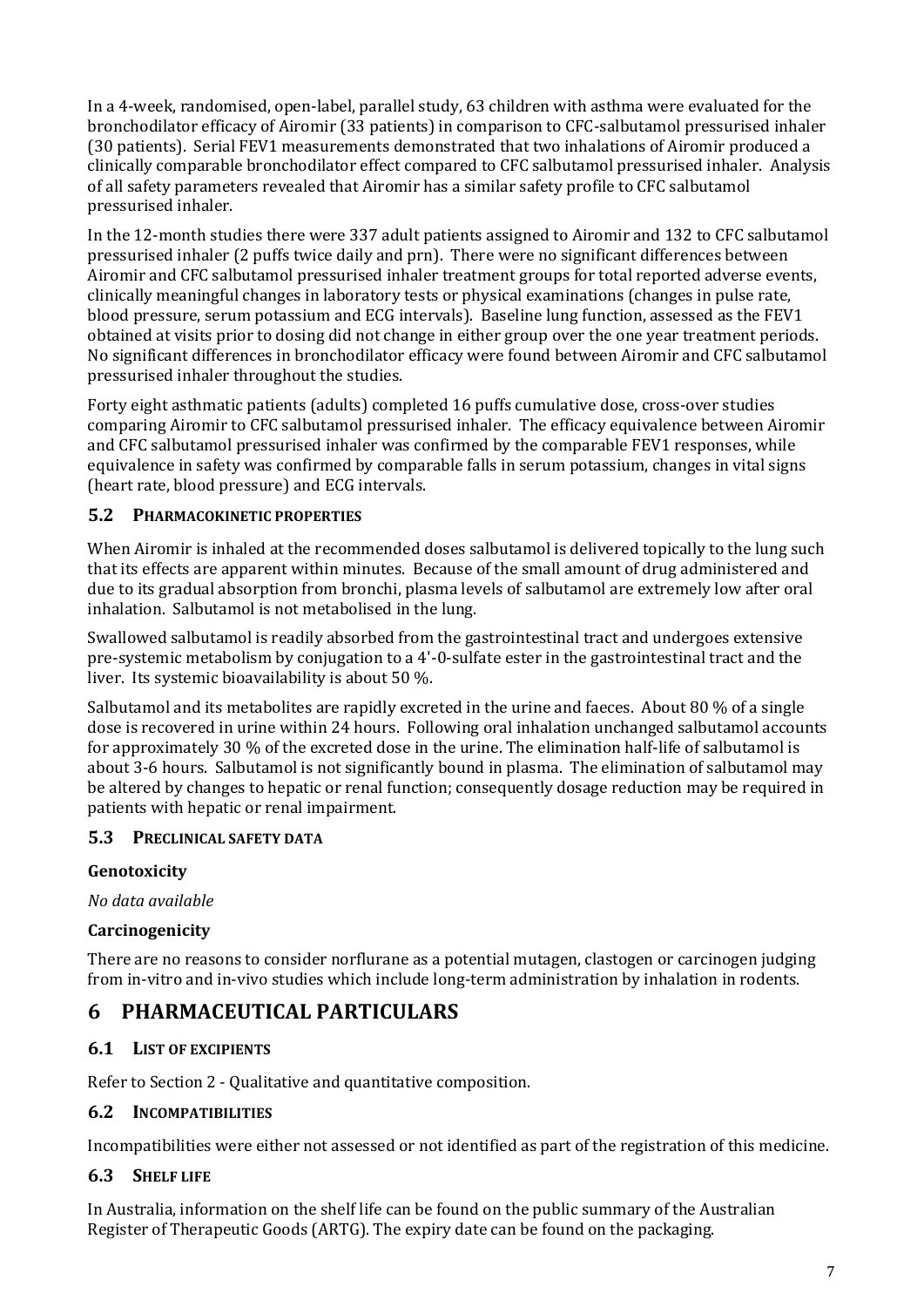## **6.4 SPECIAL PRECAUTIONS FOR STORAGE**

Airomir should be stored below 30 °C, away from direct heat or sunlight. As the canister is pressurised, no attempt should be made to puncture it or dispose of it by burning.

### **6.5 NATURE AND CONTENTS OF CONTAINER**

Airomir Autohaler and Airomir Inhaler\* are each available in pack sizes of 100\* and 200 doses. Each unit is supplied with an actuator.

\* Not currently marketed

#### **6.6 SPECIAL PRECAUTIONS FOR DISPOSAL**

In Australia, any unused medicine or waste material should be disposed of by taking to your local pharmacy. [optional – use one of these statements only]

### **6.7 PHYSICOCHEMICAL PROPERTIES**

### **Chemical structure**



(RS)-2-tert-butylamino-1-(4-hydroxy-3-hydroxymethyl-phenyl) ethanol sulfate.

Salbutamol sulfate is a white or almost white powder. It is soluble in water but is only slightly soluble in alcohol, chloroform and ether. 1.2 mg of salbutamol sulfate is equivalent to 1.0 mg of salbutamol base.

Molecular formula is  $C_{13}H_{21}NO_3.½H_2SO_4$ 

**CAS number:** 51022-70-9

## **7 MEDICINE SCHEDULE (POISONS STANDARD)**

(S3) Pharmacist Only Medicine

## **8 SPONSOR**

iNova Pharmaceuticals (Australia) Pty Limited

Level 10, 12 Help Street

Chatswood NSW 2067

Australia

Toll free: 1800 630 056

## **9 DATE OF FIRST APPROVAL**

Airomir Autohaler: 6 January 1999

Airomir Inhaler: 19 August 1998

## **10 DATE OF REVISION**

24 April 2020